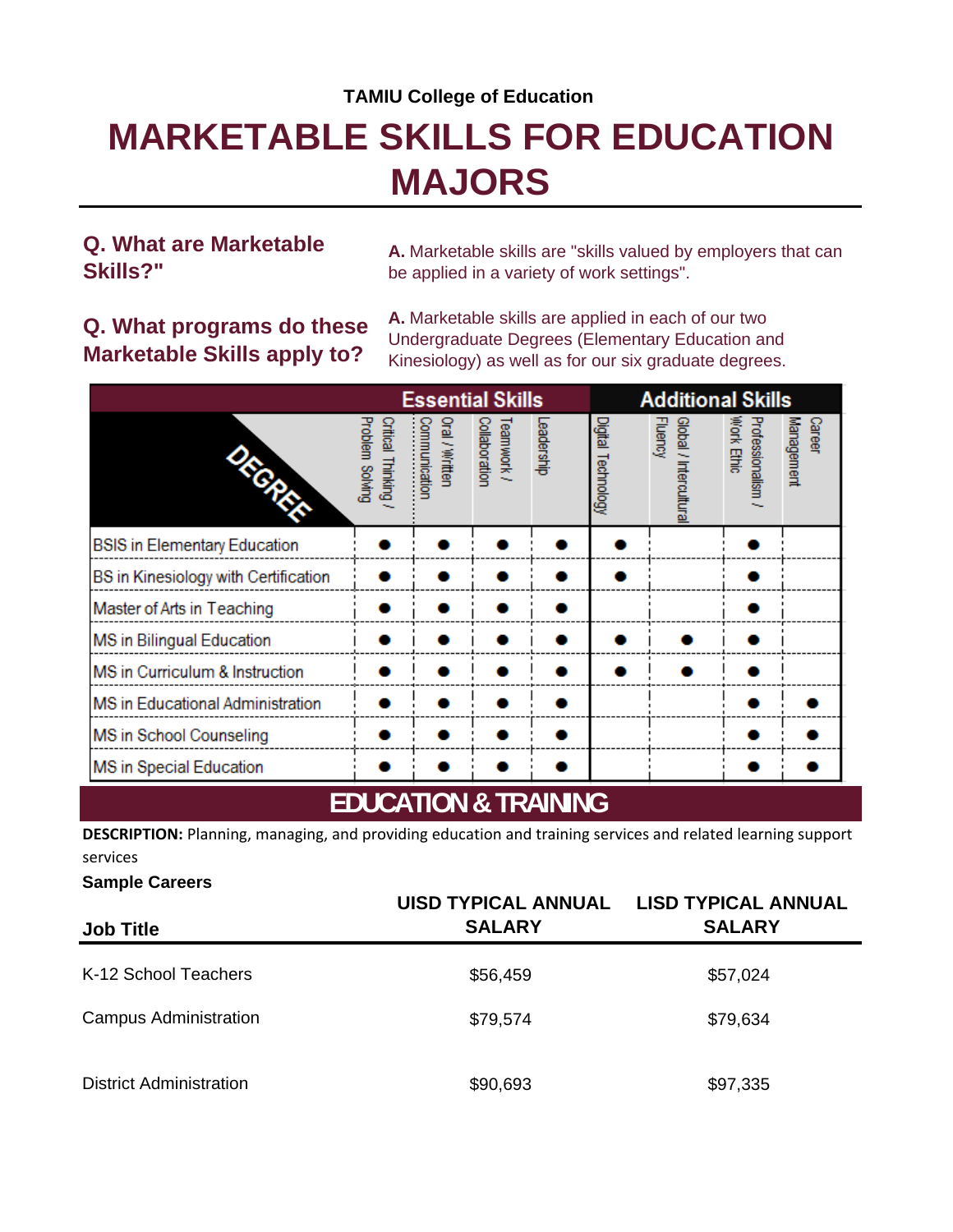You'll need to know how to…Think critically, be creative, talk to people, work on a team, and lead.

There are two types of Marketable Skills that are necessary in the workplace: Hard and Soft Skills.

#### **Hard Skills**

These skills are specific and usually measurable skills that are needed to do a These skills are also known as job. You will learn these skills for your future career as you take courses. Hard transferable skills because you restaurants, performing statistical analysis, learning graphic design, mastering have over the course of your skills, for example, might include building websites, cooking for fine dining math, or understanding art restoration. These are also called technical or applied skills.

You will learn hard skills in your courses, but you can also use sites like Khan course materials, and other Academy and Codecademy to teach yourself certain skills.

#### **Soft Skills**

can transfer them to any job you career. You will learn these skills as you interact with teachers, students during your courses or through extracurricular activities. Soft skills, for example, might include listening, reasoning, professionalism, courtesy, punctuality, or public speaking.

## **Essential Marketable Skills**

### **CRITICAL THINKING/PROBLEM-SOLVING**

The ability to conceptualize future needs and solutions for meeting those needs

|                                   | Instance in your life or in a class in school when you use that |
|-----------------------------------|-----------------------------------------------------------------|
| <b>Transferable Skill</b>         | skill                                                           |
| Forecasting, Predicting           |                                                                 |
| <b>Creating Ideas</b>             |                                                                 |
| <b>Identifiying Problems</b>      |                                                                 |
| Imagining alternatives            |                                                                 |
| <b>Identifying Resources</b>      |                                                                 |
| Gathering Information             |                                                                 |
| <b>Solving Problems</b>           |                                                                 |
| <b>Setting Goals</b>              |                                                                 |
| <b>Defining Needs</b>             |                                                                 |
| Analyzing                         |                                                                 |
| Developing evalutation strategies |                                                                 |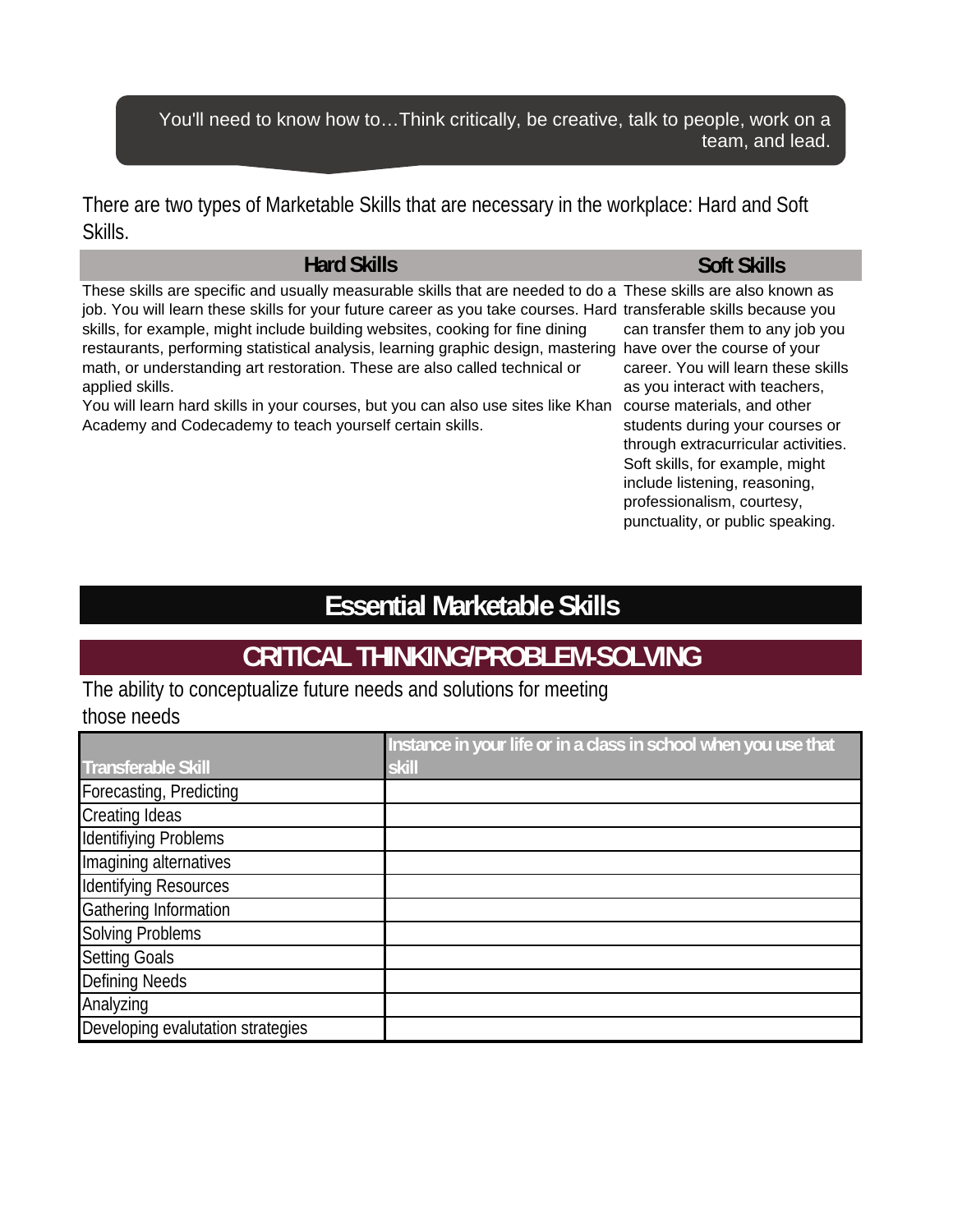## **ORAL/WRITTEN COMMUNICATION**

The skillful expression, transmission, and interpreation of knowledge and ideas.

|                                      | Instance in your life or in a class in school when you used that |
|--------------------------------------|------------------------------------------------------------------|
| <b>Transferable Skill</b>            | skill                                                            |
| Speaking effectively                 |                                                                  |
| Writing concisely                    |                                                                  |
| Listening attentively                |                                                                  |
| <b>Expressing ideas</b>              |                                                                  |
| faciliating discussions              |                                                                  |
| Providing feedback                   |                                                                  |
| Negotiaitng                          |                                                                  |
| Persuading                           |                                                                  |
| Reporting information                |                                                                  |
| Describe feelings                    |                                                                  |
| Interviewing                         |                                                                  |
| Editing                              |                                                                  |
| Communicating professionally through |                                                                  |
| writitng                             |                                                                  |

## **TEAMWORK/COLLABORATION**

The use of interpersonal skills for resoliving conflict, relating to and helping people

|                           | Instance in your life or in a class in school when you used that |
|---------------------------|------------------------------------------------------------------|
| Transferable skill        | skill                                                            |
| Developing rapport        |                                                                  |
| <b>Being Sensitive</b>    |                                                                  |
| Listening                 |                                                                  |
| <b>Conveying Feelings</b> |                                                                  |
| Providing support         |                                                                  |
| Motivating                |                                                                  |
| <b>Sharing Credit</b>     |                                                                  |
| Counseling                |                                                                  |
| Cooperating               |                                                                  |
| Delegating respectfully   |                                                                  |
| Representing others       |                                                                  |
| Preceiving feelings       |                                                                  |
| <b>Assertings</b>         |                                                                  |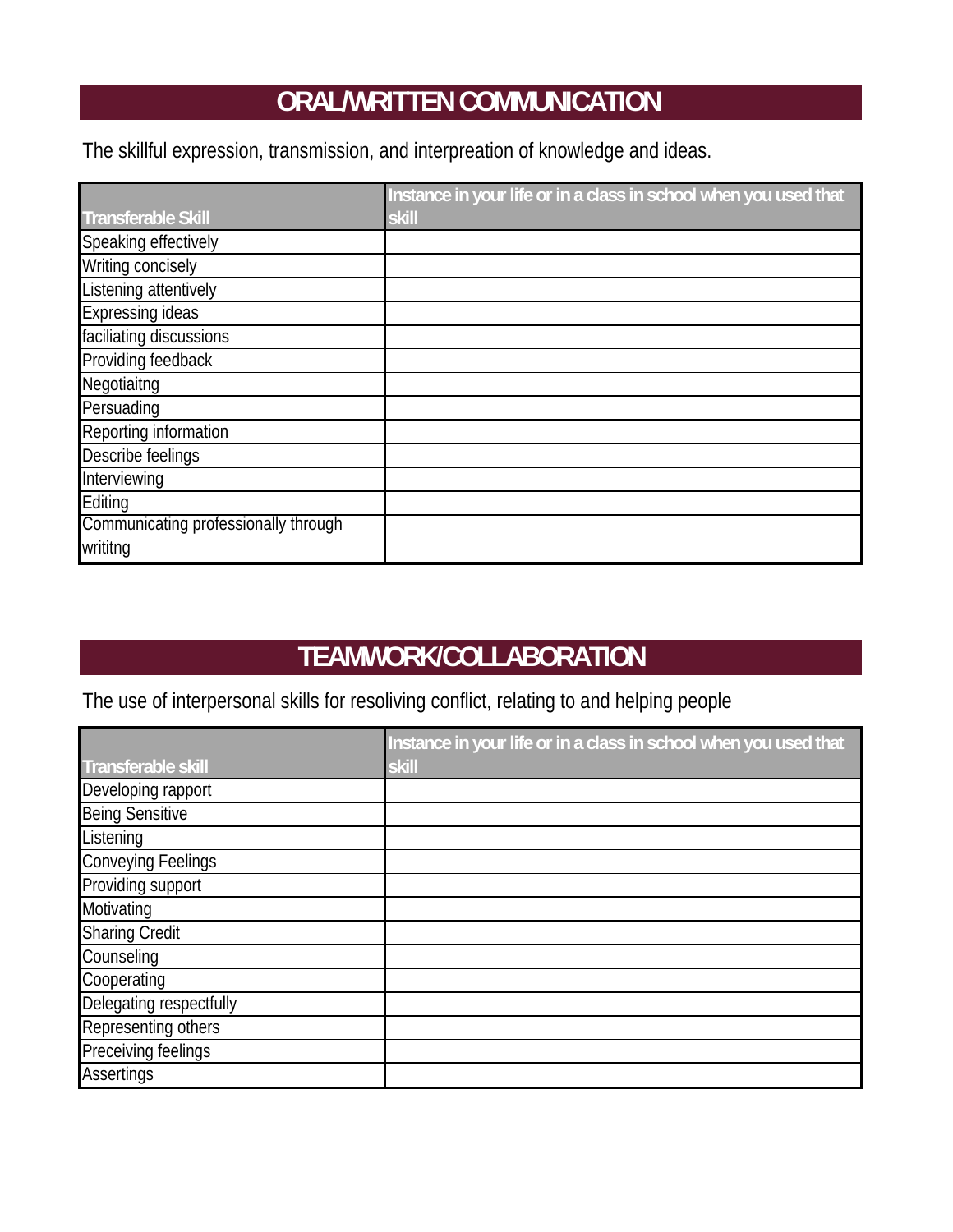## **LEADERSHIP**

### Skills used in supervising, directing and guiding individuals and

| <b>Transferable Skill</b> | Instance in your life or in a class when you used that skill |
|---------------------------|--------------------------------------------------------------|
| Initating new ideas       |                                                              |
| Handling details          |                                                              |
|                           |                                                              |
| Coordinating tasks        |                                                              |
| Managing groups           |                                                              |
| Delegating responsibility |                                                              |
| Teaching                  |                                                              |
| Coaching                  |                                                              |
| Counseling                |                                                              |
| Promoting change          |                                                              |
| Selling ideas or products |                                                              |
| Making decisions          |                                                              |
| Managing conflict         |                                                              |

## **Additional Marketable Skills**

## **DIGITAL TECHNOLOGY**

The willingness and ability to learn new technologies

| <b>Transferable Skill</b>                   | skill |
|---------------------------------------------|-------|
| <b>Typing</b>                               |       |
| Using presentation software                 |       |
| Creating spreadsheets                       |       |
| Using databases                             |       |
| Using the internet                          |       |
| Using email                                 |       |
| Using social media                          |       |
|                                             |       |
| knowing what technology is best for the job |       |
| Learning new technology                     |       |